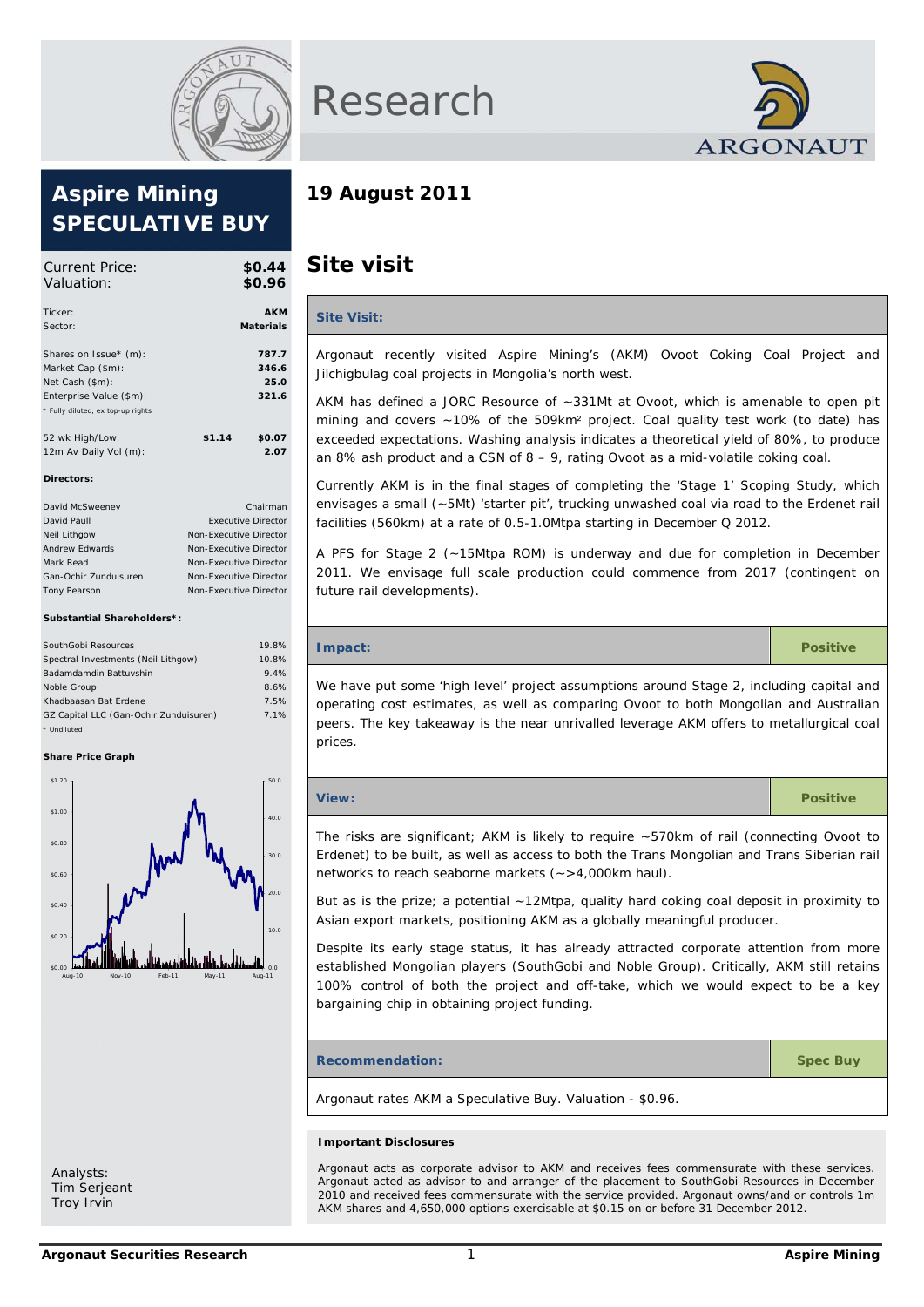

# **Mongolian coal - From zero to hero**

Backdrop

| An emerging coal province                                                      | Mongolia is an emerging coal province, with proven Reserves >10Bt, and Resources of<br>~162Bt. Historically, Mongolia's geographic location and investment climate has not been<br>conducive to development. But this is evolving following significant changes to foreign<br>investment and mining legislation over the last decade.              |  |  |  |  |  |
|--------------------------------------------------------------------------------|----------------------------------------------------------------------------------------------------------------------------------------------------------------------------------------------------------------------------------------------------------------------------------------------------------------------------------------------------|--|--|--|--|--|
| with substantial production<br>growth                                          | Coal production is growing rapidly:                                                                                                                                                                                                                                                                                                                |  |  |  |  |  |
|                                                                                | 22.5Mt was produced in 2010 (74% exported), up from 13.2Mt in 2009                                                                                                                                                                                                                                                                                 |  |  |  |  |  |
|                                                                                | China coking coal imports 2011 YTD - 41% from Mongolia (up from 32% in 2010, 12%<br>in 2009)                                                                                                                                                                                                                                                       |  |  |  |  |  |
| and >\$1.5b raised on the<br><b>HKSE in 2010</b>                               | The market has become cognisant of this, with $> $1.5b$ raised via corporate offerings on the<br>HKSE in 2010:                                                                                                                                                                                                                                     |  |  |  |  |  |
|                                                                                | SouthGobi Energy Resources (majority owned by Ivanhoe Mines) raised ~\$460m in<br>$\bullet$<br>January 2011 to aid production expansion at its Ovoot Tolgoi deposit                                                                                                                                                                                |  |  |  |  |  |
|                                                                                | Mongolian Mining Corp (MMC) is the nation's largest privately owned hard coking coal<br>$\bullet$<br>producer, sold $\sim$ 20% of the Company for $\sim$ \$650m                                                                                                                                                                                    |  |  |  |  |  |
|                                                                                | Winsway Coking Coal, the largest off taker of Mongolian coal, completed a ~\$470m IPO                                                                                                                                                                                                                                                              |  |  |  |  |  |
|                                                                                | Further, a landmark Investment Agreement (IA) between Ivanhoe, Rio Tinto and the<br>Mongolian Government for the Oyu Tolgoi Copper-Gold deposit (at the time, the largest<br>undeveloped project of its type globally) as well the Erdenes Tavan Tolgoi development<br>(~6.4Bt coal) has heightened market and corporate interest around Mongolia. |  |  |  |  |  |
|                                                                                | A captive market                                                                                                                                                                                                                                                                                                                                   |  |  |  |  |  |
| Although traditionally captive to<br>regional Chinese markets in the<br>South  | Mongolian coal has been captive to regional Chinese markets in the South given a lack of<br>infrastructure, inefficiencies and quality:                                                                                                                                                                                                            |  |  |  |  |  |
|                                                                                | Product sold to date has been typically lower value-in-use (unwashed)<br>$\bullet$                                                                                                                                                                                                                                                                 |  |  |  |  |  |
|                                                                                | Inefficient – Border crossing open for ~10 hours per day, waiting times, different rail<br>gauges (Chinese rail is narrow v Russian wider gauge)                                                                                                                                                                                                   |  |  |  |  |  |
|                                                                                | Discount prices - Vary from US\$160/t for MMC's washed coking coal to ~\$40/t<br>$\bullet$<br>SouthGobi's high sulphur, high ash thermal product                                                                                                                                                                                                   |  |  |  |  |  |
| Government<br>aims<br>$$ the<br>to<br>access Russian rail network and<br>ports | The Mongolian Government wants to reduce reliance/dependence on China and access<br>Russian rail network and ports of Vostochny and Vanino (~3,800km away from the border).                                                                                                                                                                        |  |  |  |  |  |
|                                                                                | A 3-stage plan to build $\sim$ 6,000km of rail over the next decade, although no time frame has<br>been provided (This equates to a \$12-18b build, assuming \$2-\$3m/km).                                                                                                                                                                         |  |  |  |  |  |
| following significant planned<br>investment in infrastructure                  | Stage 1 will be co-ordinated around development of Erdenes Tavan Tolgoi, with 1,100km of<br>rail linking the deposit to the Trans Mongolian Railway and ultimately to the Trans Siberian<br>rail network and Russian ports of Vostochny and Vanino.                                                                                                |  |  |  |  |  |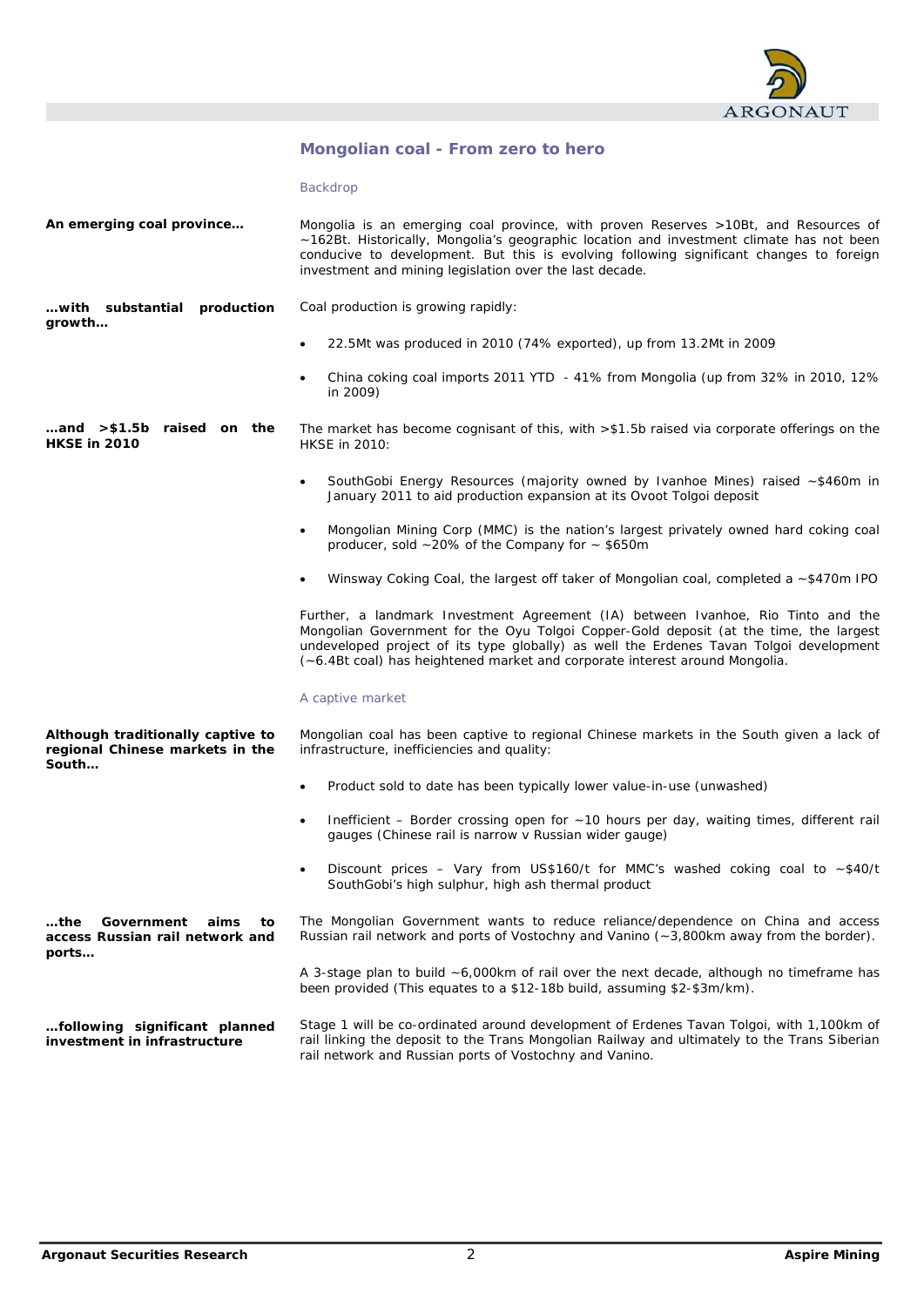

# **Where does AKM fit in?**

**Overview** 

**Although AKM's Ovoot lies in Mongolia's undeveloped northwest…** 

Aspire Mining (AKM) is largely distal to the hive of activity in the south of the country – its 100% owned Ovoot project lies in Mongolia's undeveloped north-west.

However, the prize on offer is significant - a potential ~12Mtpa, quality hard coking coal deposit in proximity to Asian export markets, positioning AKM as a globally meaningful producer.

**…the prize is significant…** 





Source: AME, AKM

|                                       |  |  | Maiden JORC Resource of |  |  |  |  |
|---------------------------------------|--|--|-------------------------|--|--|--|--|
| $\sim$ 331Mt covers $\sim$ 10% of the |  |  |                         |  |  |  |  |
| 509km <sup>2</sup> tenement area      |  |  |                         |  |  |  |  |

A maiden JORC Resource of ~331Mt was defined in October 2010, where drilling to date covers  $\sim$  10% of the 509km<sup>2</sup> tenement area. Washing yield analysis indicates a theoretical yield of 80%, to produce a 8% ash product and a CSN of  $8 - 9$ , which would rate Ovoot as a mid-volatile coking coal.

#### **…test work suggests a midvolatile coking coal**

| Coal quality      |        |            |             |                    |                    |
|-------------------|--------|------------|-------------|--------------------|--------------------|
| Measure           | Unit   | <b>AKM</b> | Bowen Basin | Benga (Riversdale) | <b>Premium HCC</b> |
| Ash               | %      | 8.0        | $7 - 10.5$  | 10.5               | < 8.5              |
| CSN (Swell Index) |        | $8 - 9$    | $6 - 9$     | 9.0                | $6 - 9$            |
| Inherent Moisture | %      | 0.6        | 1.0         | $\sim$             | ۰.                 |
| Volatile Matter   | %      | 26.7       | $20 - 25$   | 23.1               | < 25               |
| Rank              | Ro max | 1.2        | 1.15-1.35   | 1.4                | $\sim$             |
| Sulphur           | %      | 1.0        | $.35-.55$   | 0.8                | 0.5                |

Source: Argonaut, Company Reports

Despite its early stage status, AKM has already attracted corporate attention from more established Mongolian players: **Already attracted corporate attention…** 

Table 1: Coal Quality – Benchmarking Ovoot

- SouthGobi (19.8%) SouthGobi acquired a strategic holding in AKM through the issue of 105.7m shares at \$0.19 per share and the right to maintain its proportionate shareholding (for a period of two years) if it is diluted under a future placement or new issue (Top-up rights)
- Noble Group (8.6%) Noble purchased its stake on-market, commencing in October 2010 immediately following SouthGobi's investment in AKM. Noble are already active in Mongolia's north, through their Strategic Alliance with Xanadu Mines (XAM)

**…from more established Mongolian players** 

Critically, AKM retains 100% control of both the project and potential off-take.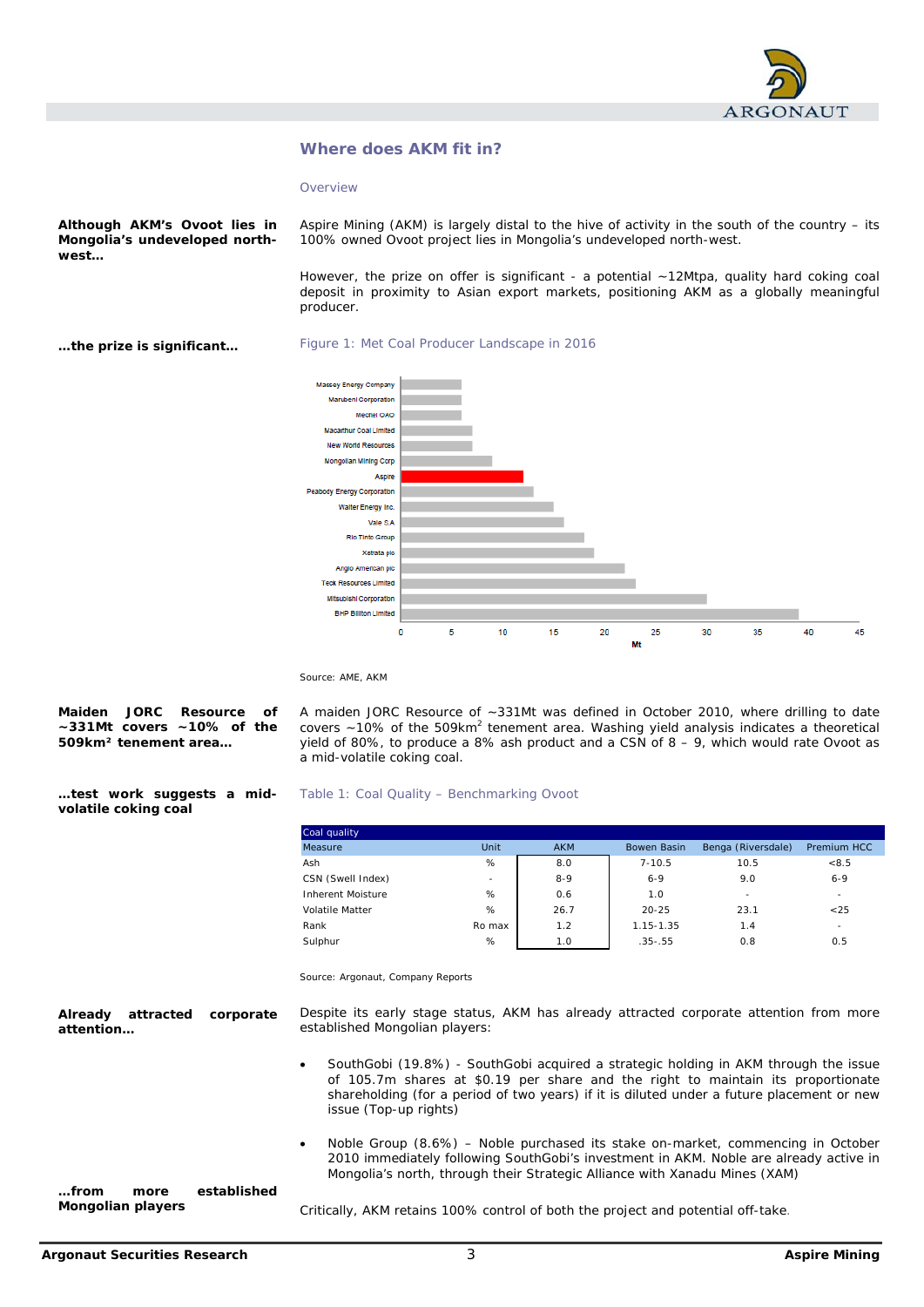

## **Status**

**Currently completing a 0.5- 1.0Mtpa 'Stage 1' Scoping Study…** 

AKM is in the final stages of completing the 'Stage 1' Scoping Study.

Stage 1 envisages a small (~5Mt) 'starter pit', which will see unwashed coal trucked via road to the Erdenet rail facilities (560km) at a rate of 0.5-1.0Mtpa.

Initial export will rely on the completion of a sealed road linking Moron to Erdenet (under construction) as well as an upgrade to the existing unsealed road linking Moron to Ovoot (~180km) which AKM will need to upgrade.

Mining is slated to commence in March 2012 with first production from the December Q 2012. Total capex for Stage 1 is  $\sim$  \$55m. **…with first production from December Q 2012** 

Stage 1 is in essence a 'Proof of Concept' exercise, whereby AKM can;

- Establish greater product knowledge both internally and in the market place (potential customers) and;
- Identify optimal route(s) to seaborne markets, demonstrating commerical quantites can be shipped to Asian markets and manage cross-border logistics

**Stage 2 production (potential ~12Mtpa) is contingent on future rail developments** 

Stage 2 production (potential ~12Mtpa) is contingent on future rail developments (we expand on this later in the report).

A PFS for Stage 2 is underway and is due for completion in December 2011, before commencement of a BFS in early 2012.

## Table 2: Conceptual timeline

|                                             | 2011<br>2012 |  | 2013 |  |  | 2014 |  |  |  | 2015 |  |  |  | 2016 |  |  |  |                                                                                                               |  |  |
|---------------------------------------------|--------------|--|------|--|--|------|--|--|--|------|--|--|--|------|--|--|--|---------------------------------------------------------------------------------------------------------------|--|--|
| <b>Stage 2 Project Development Timeline</b> |              |  |      |  |  |      |  |  |  |      |  |  |  |      |  |  |  | i a3 i a4 i a1 i a2 i a3 i a4 i a1 i a2 i a3 i a4 i a1 i a2 i a3 i a4 i a1 i a2 i a3 i a4 i a1 i a2 i a3 i a4 |  |  |
| Scoping Study                               |              |  |      |  |  |      |  |  |  |      |  |  |  |      |  |  |  |                                                                                                               |  |  |
| <b>Pre-Feasibility Study</b>                |              |  |      |  |  |      |  |  |  |      |  |  |  |      |  |  |  |                                                                                                               |  |  |
| <b>Feasibility Study</b>                    |              |  |      |  |  |      |  |  |  |      |  |  |  |      |  |  |  |                                                                                                               |  |  |
| Rail Development                            |              |  |      |  |  |      |  |  |  |      |  |  |  |      |  |  |  |                                                                                                               |  |  |
| Wash plant train development                |              |  |      |  |  |      |  |  |  |      |  |  |  |      |  |  |  |                                                                                                               |  |  |

Source: AKM (unless stated otherwise)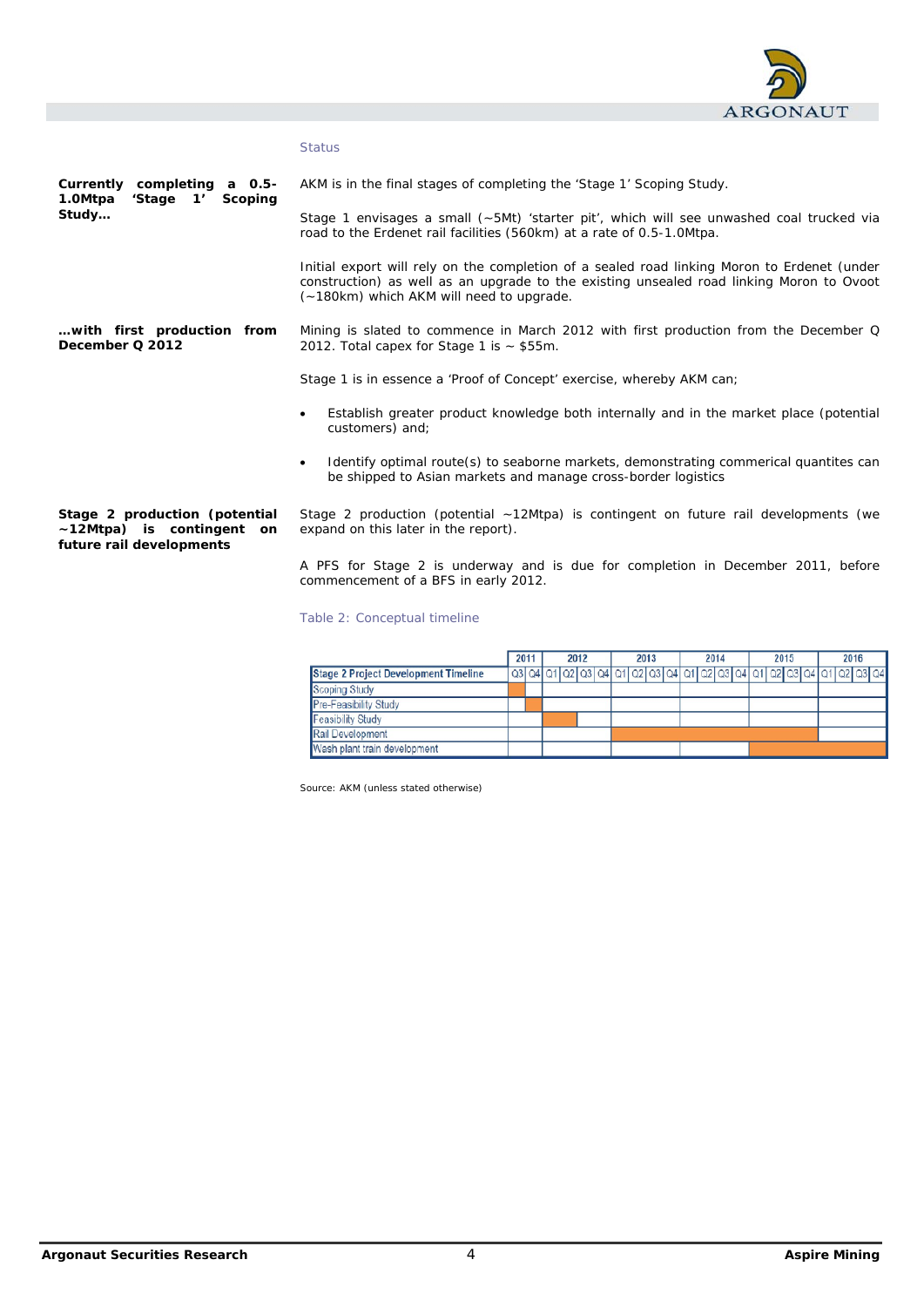

# **Risks/Challenges**

Solving the Logistics Puzzle

**AKM requires ~570km of rail to connect Ovoot to Erdenet…** 

As with any emerging, undeveloped bulk mineral province, the establishment of infrastructure presents a key challenge.

AKM requires ~570km of rail infrastructure to be built, connecting Ovoot to Erdenet, from which four potential rail corridor routes have been identified:

- 1. East along the Trans Siberian Railway to Far East Russian Ports.
- 2. West along Trans Siberian Railway to Russian steel plants and European and Turkish customers (MMC have completed a trial shipment from UHG to Thyseen Krupp in Eastern Europe)
- 3. East along the Trans Siberian Railway and then south into North Eastern China via Manzhouli.
- 4. South along the Trans Mongolian Railway to Erenhot and Chinese markets.



Figure 2: Routes to Seaborne Markets



Route 1 is the most attractive to AKM at this point in time, however it requires  $\sim$  4,800km rail haulage: **…requiring ~4,800km of rail haulage** 

- ~570km of rail capacity (to be funded/built) linking Ovoot to the rail siding at Erdenet (yellow line)
- Access to the Trans Mongolian Railway ('Mongolian Rail'), a ~420km journey east and north to the border-crossing at Naushki (in red)
- A further ~3,800km haul along the Trans Siberian Railway ('Russian Rail') to Russian ports of Vostochny and Vanino (orange)

**AKM has established a Mongolian SPV to house its rail interests** 

With regards to rail construction, AKM has established a Mongolian Special Purpose Vehicle (SPV) to house its rail interests and formed the Northern Mongolian Rail Alliance (NMRA) investigating the social and economic benefits that a rail link between Moron and Erdenet could provide. The development of regional assets such as Burenhaan Phosphate and Huren Chuluut Iron Ore will further justify the infrastructure investment.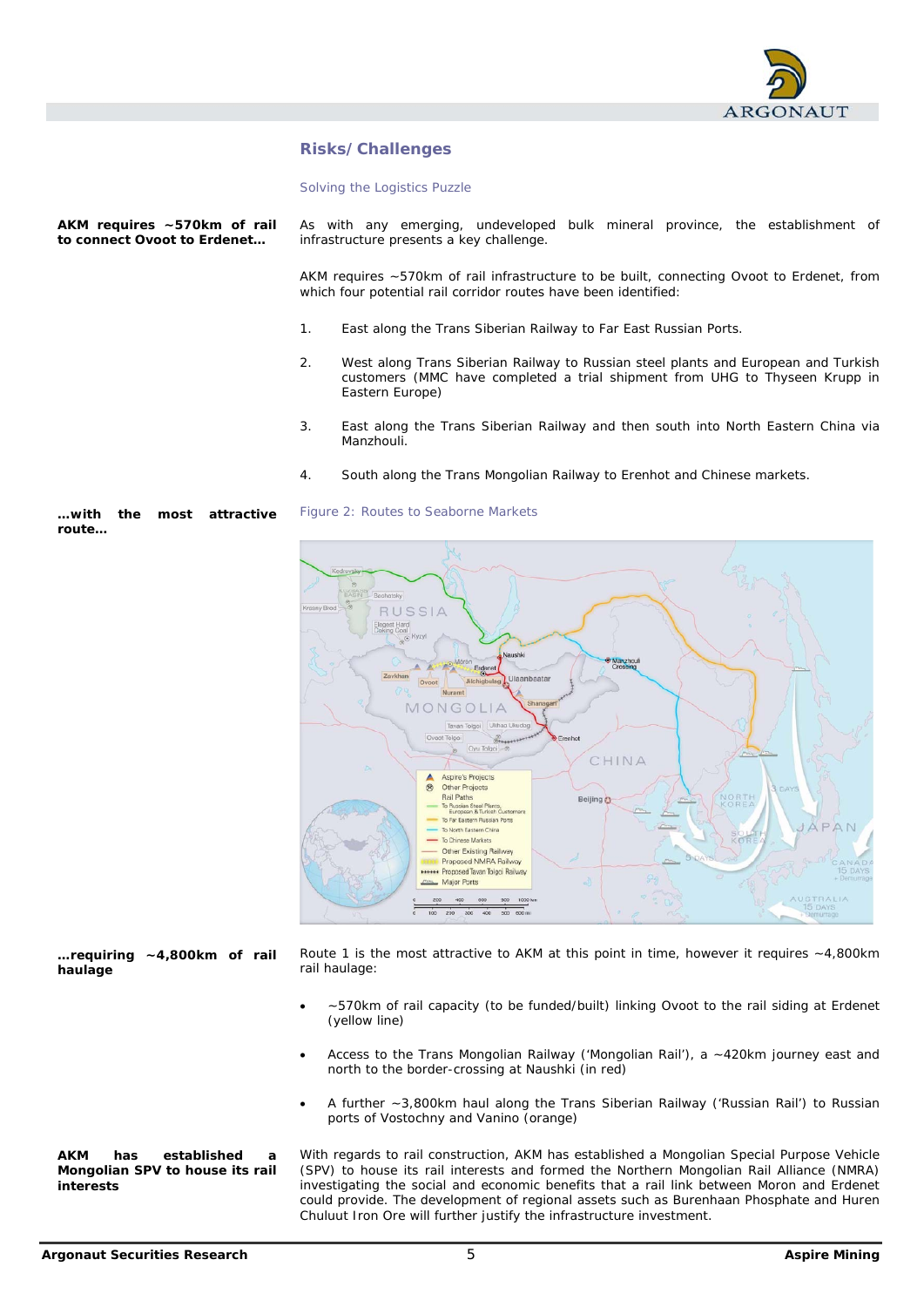

As far as rail haulage goes, *prima facie,* a ~4,800km trip would appear uneconomic.

However, Russian rail tariffs are believed to range from as little as 0.7c/tkm to 1.25c/tkm, which would equate to \$27–48/t haulage (we breakdown our cost assumptions in more detail later) – which is economic assuming you are exporting a high value-in-use product (like Ovoot). **Modest Russian rail tariffs…** 

The other issue then is capacity - AKM has commenced discussions with Russian Rail (RZD) regarding allocations for both Stage 1 and 2. **…coupled with high value-inuse product assists the economics** 

> It was confirmed that there is capacity for Ovoot heading north along the Trans Mongolian Railway and that, subject to adequate port capacity being secured, rail capacity would also be available on the Trans Siberian Railway (Reportedly, RZD will spend RUB50b (~\$1.5b) on the Trans Siberian Railway by 2015).

Port capacity (and accessibility to third parties) is largely an unknown quantity at this point. Far East Russian ports handled ~32Mt of coal in 2010. Supposedly, current capacity at Vostochny is ~15Mtpa and Vanino ~12Mtpa. **Port capacity is largely an unknown quantity** 

Other risks/challenges

Aside from generic risks (e.g coal prices, funding), we document some of the stock-specific risks for AKM and Mongolia generally, including;

People **Risks for AKM and Mongolia generally, include people…** 

- With Mongolia already undergoing a dramatic growth phase and given the scale of projects such as Oyu Tolgoi (~\$4b) and Erdenes Tavan Tolgoi, access and availibility to people is a key risk
- Mongolia is the most sparsely populated independent country in the world, with a population of ~2.9m
- Historical cultural tensions with its Chinese and Russian neighbours could also play a factor with regards to importing labour.
- Underemployment in Mongolia's north potentially lessens that burden for AKM

Evolving licensing/approvals process **…and an evolving licensing /** 

- The most recent Fraser Institute Survey of Mining Companies scores Mongolia 54th (up from 67th) in the Policy Potential Index, ahead of China (62nd), Argentina (60th) and South Africa (67th), but behind the likes of Brazil (49th) and Mali (29th)
- In 2006, the Minerals Law was amended to provide for State participation in the exploitation of any mineral deposit of 'Strategic Importance'
- 'Strategic Importance' (loosely defined as potential to generate >5% GDP in a given year) allows State ownership of ~34% (51% for uranium projects historically) under a deferred payment structure/no upfront equity commitment. There are currently 15 deposits on this list
- Ovoot is not on this list however, if AKM was to reach ~12Mtpa saleable coking coal, it would be amongst the largest producers in Mongolia. Given potential infrastructure spend in the country's undeveloped north, Ovoot could arguably be perceived as being 'strategic'
- The IA reached between Ivanhoe/Rio Tinto and the Mongolian Government provides a recent framework (2010) dealing with these issues (Oyu Tolgoi receives tax concessions, carry-forward loss provisions and greater depreciation allowances)

**approvals process**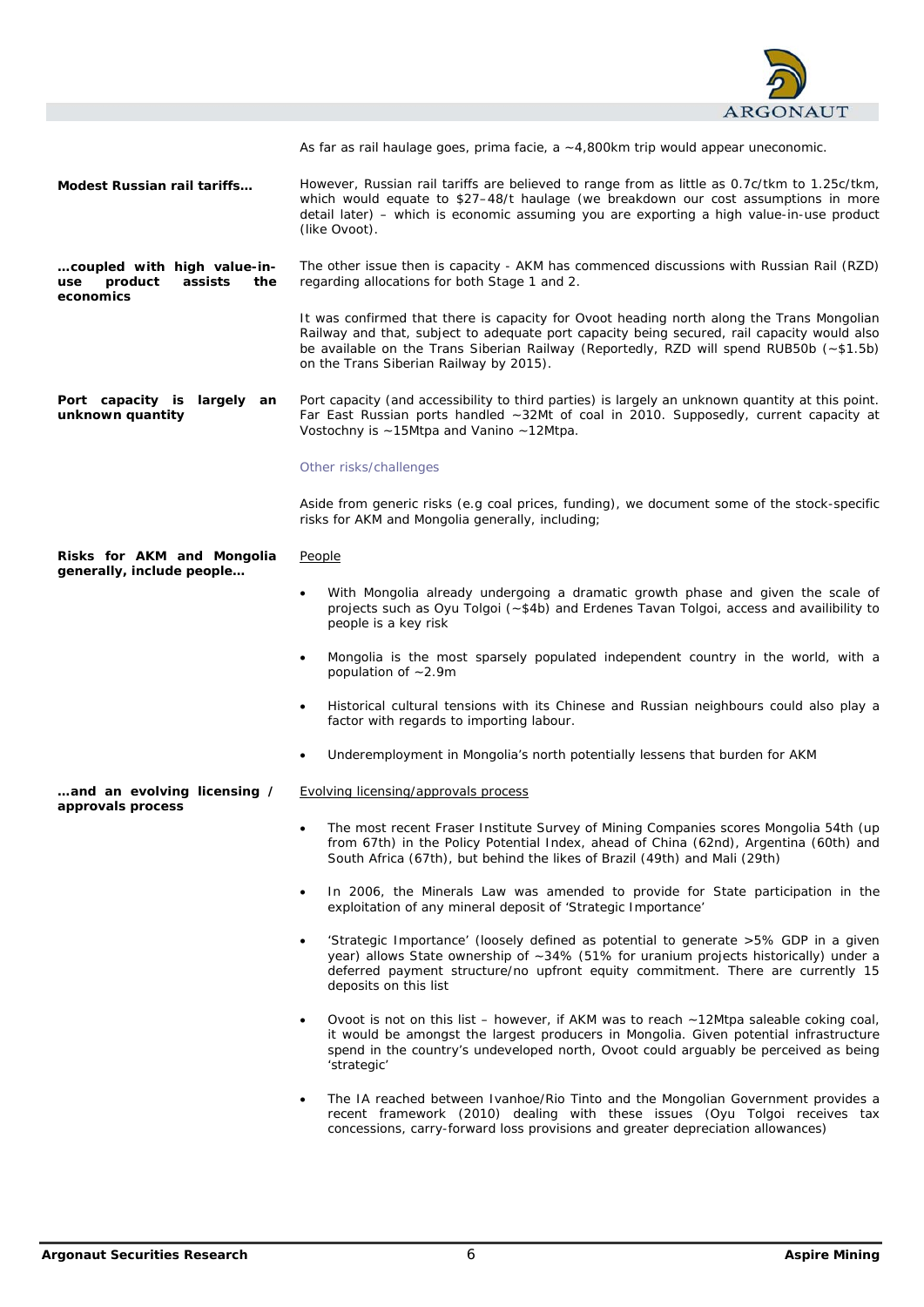

# **What could AKM be worth?**

Key project assumptions

We have attempted to put some 'high level' assumptions around what Ovoot could be worth (based on current parameters) and drawing largely on MMC's UHG deposit as an analog. Given the preliminary nature of the project, we have been deliberately conservative. **Based on 'high level' assumptions…** 

> We would expect before any significant capital expenditure, AKM would need an Investment Agreement in place (as with Oyu Tolgoi), specifying potential concessions with regards to taxes, royalties etc. We have not made any assumptions in this regards, again for conservatism.

#### Table 3: Key project assumptions

| Key assumptions            |      |                |
|----------------------------|------|----------------|
| Ovoot - Stage 2            |      |                |
| Mining Inventory           | Mt   | 265            |
| Strip Ratio                | ÷    | $\overline{7}$ |
| Material Movement          | Mtpa | 120            |
| ROM production             | Mtpa | 15             |
| Yield                      | %    | 80%            |
| Production                 | Mtpa | 12             |
| Cash Costs*                | \$/t | 125            |
| Capex                      | \$m  | 1,501          |
| Mine Life                  | yrs  | 18             |
| Starting                   | yr   | 2017           |
| <b>IRR</b>                 | $\%$ | 25%            |
| Pricing                    |      |                |
| Coking Coal Price Received | \$/t | 200            |
| Fiscal                     |      |                |
| Tax Rate                   | %    | 25%            |
| Royalty **                 | $\%$ | 7.5%           |
| Discount Rate              | %    | 15%            |

\* Uninflated, pre royalties

\*\* Based on current Mongolian pricing benchmark for washed coal

Source: Argonaut

#### DCF Valuation

**…Argonaut values AKM at \$0.96 per share** 

We derive a valuation for AKM of \$0.96 per share (undilted) on this basis, presented in Table 4 below.

Table 4: Summary Valuation

| <b>Summary Valuation</b>  |         |         |
|---------------------------|---------|---------|
| <b>Aspire Mining</b>      | \$m\$   | \$ps    |
| Ovoot                     | 744     | 0.94    |
| Exploration               | 17      | 0.02    |
| Investments               | $\circ$ | 0.00    |
| Unpaid Capital            | 13      | 0.02    |
| Corporate                 | $-27$   | $-0.03$ |
| Cash (June 30)            | 12      | 0.02    |
| Debt                      | $\circ$ | 0.00    |
|                           |         |         |
| Total @ 15% Discount Rate | 759     | 0.96    |

Source: Argonaut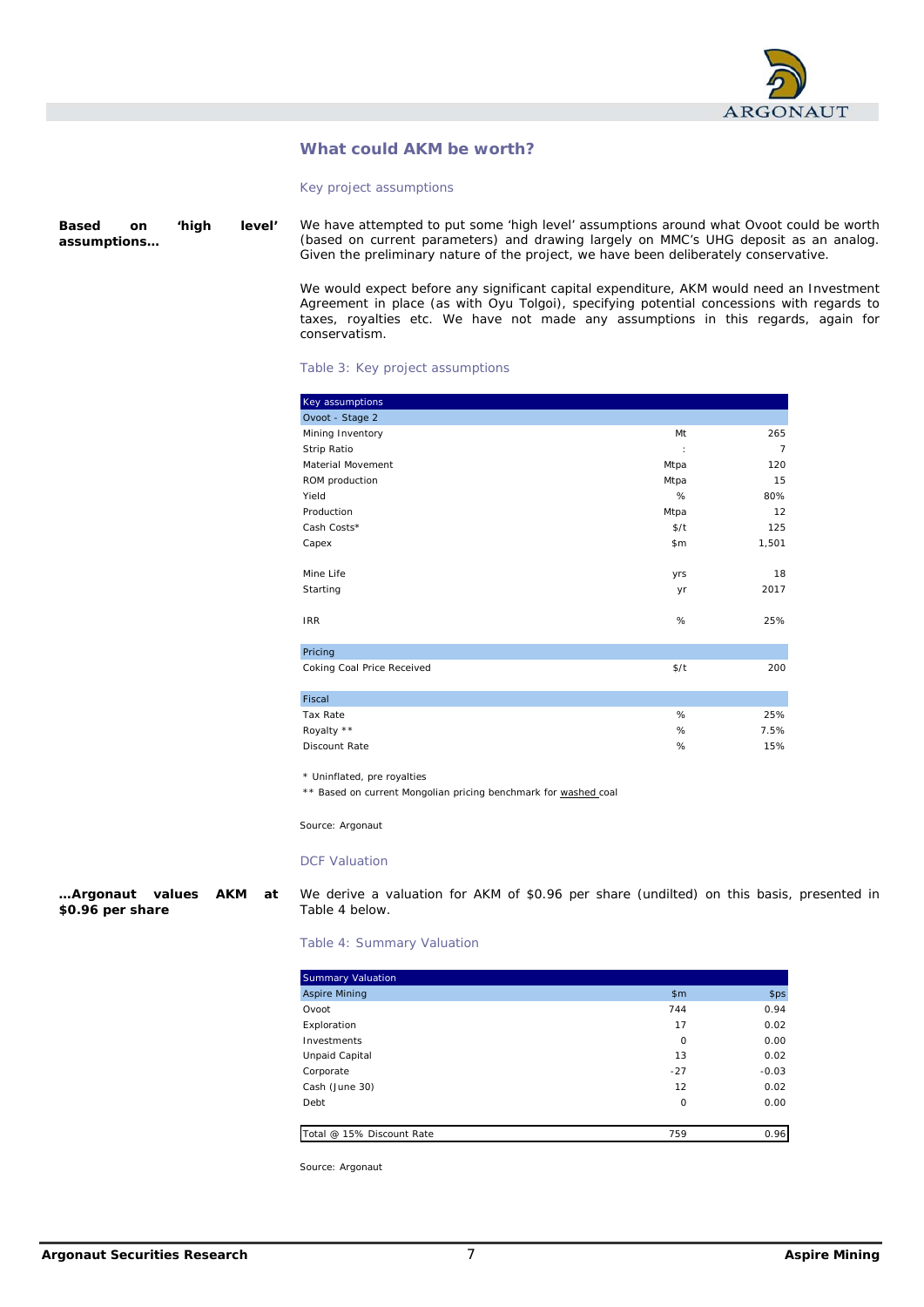

**AKM provides near unrivalled leverage to coking coal prices** 

AKM provides near unrivalled leverage to coking coal prices. For instance:

- A 10% increase in our price received assumptions (ie US\$220/t v US\$200/t), would lift our valuation by \$2.69 per share (180% uplift)
- Similarly, a 10% cost reduction (i.e relating specifically to rail tariff charges) increases the valuation to \$2.02 per share (104% uplift)

The valuation is not overly sensitive to capex – a 10% increase in capital estimates (assumptions detailed below) below reduces our valuation by only 12%

#### Capex

We estimate project capital costs of  $~51.5$ b, split roughly  $1/3<sup>rd</sup>$  mine development and the rest for rail infrastructure and includes Stage 1 capex of ~\$55m. **Argonaut estimates project capital costs of ~\$1.5b…** 

> We have used compared MMC's UHG deposit as an analog for Ovoot given their comparable size (both 15Mtpa ROM).

> Power (assumed 18MW) and Water costs mimic those of UHG. We have assumed washing plant capacity of 7.5Mt at a capital cost of \$25/t – for comparison, MMC is building 15Mtpa wash capacity (3 modules) at a cost of ~22.50/t.

For rail capex estimates, we have assumed;

- 180km link from site to Moron is built for exclusive use by AKM at a cost of \$3m/km
- AKM pays its proportionate share (Ovoot would contribute ~50% of volume) for the 390km link from Moron to Erdenet rail line (at a cost of \$3m/km)

We would envisage a Build-Own-Operate-Transfer (BOOT) style model, which would presumably be privately funded.

Note, no capital estimate has been ascribed to port infrastructure at this stage.

### Table 5: Capital Cost estimates

| split roughly 1/3rd mine     |  |  |  |
|------------------------------|--|--|--|
| development and the rest for |  |  |  |
| rail infrastructure          |  |  |  |

| Capex                                       |               |       |
|---------------------------------------------|---------------|-------|
| Mine:                                       |               |       |
| Site infrastructure                         | \$m\$         | 150   |
| Wash Plant                                  | \$m\$         | 170   |
| Coal fired power plant                      | \$m\$         | 50    |
| Water                                       | \$m\$         | 60    |
| Logistics:                                  |               |       |
| Ovoot - Moron Rail                          | $\mathsf{sm}$ | 486   |
| Moron - Erdenet Rail (assume 50% of volume) | \$m\$         | 585   |
|                                             |               |       |
| <b>TOTAL</b>                                | \$m           | 1.501 |

Source: Argonaut

#### Opex

**The bulk of Argonaut's ~\$94/t operating cost estimate…** 

The bulk of our operating cost estimate (~\$94/t) relates to rail and port transport charges. We have assumed:

- Tariff charge of 3c/tkm on volumes transported from Moron to the Naushki (~820km) on 'Mongolian Rail' infrastructure
- Tariff charge of 1.5c/tkm on volumes transported from Naushki to Russian port of Vostochny (~3,800km) along 'Russian Rail' infrastructure (Trans Siberian Railway)

**…relates to rail and port transport charges** 

Port loading/handling charges of \$12/t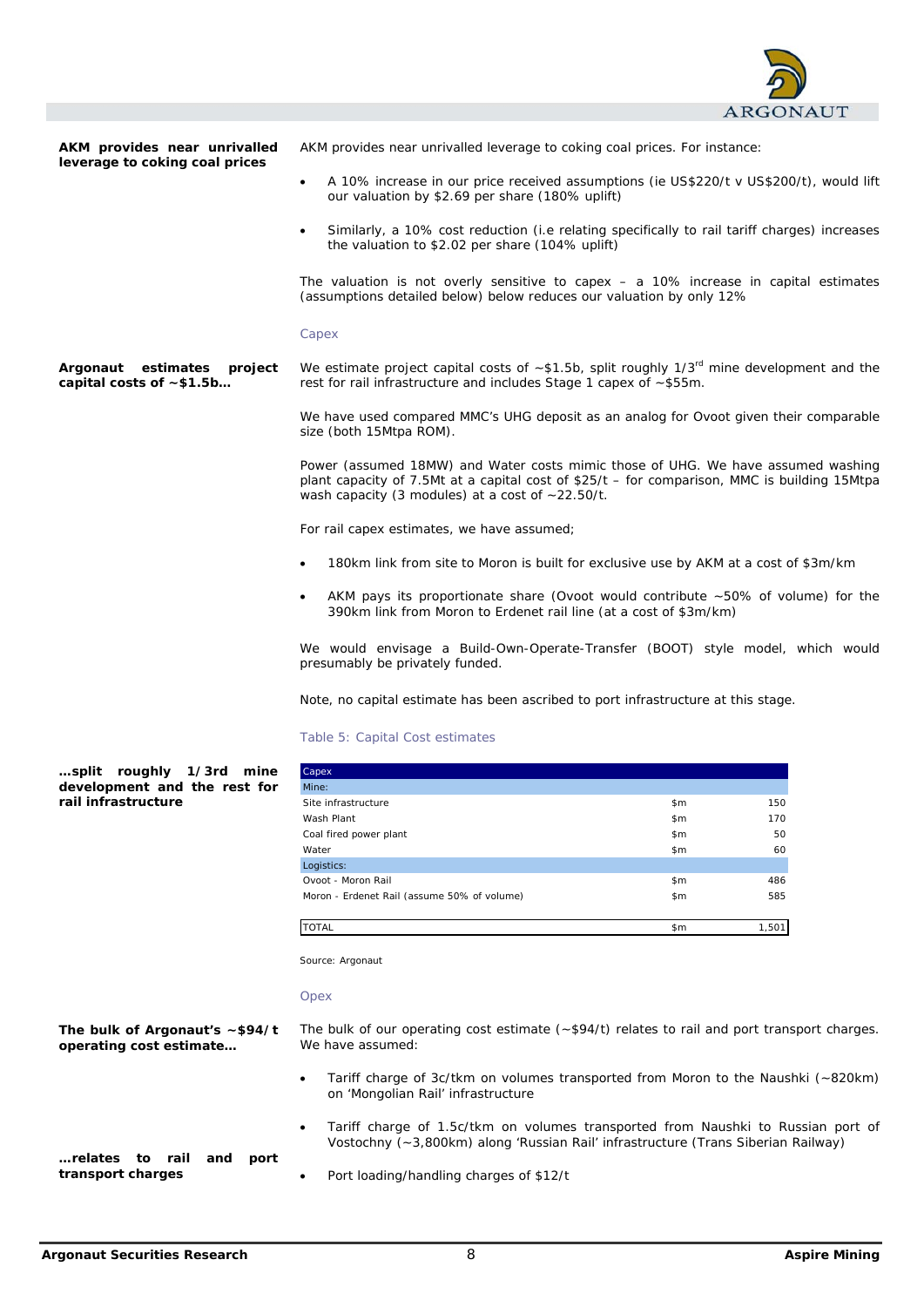

**Argonaut estimates total operating costs of \$125/t…** 

Table 6: Operating Cost estimates

| Opex                                                      |      |               |
|-----------------------------------------------------------|------|---------------|
| <b>Breakdown</b>                                          |      |               |
| Mining                                                    | \$/t | 24            |
| Processing/Washing                                        | \$/t | 5             |
| Rail Haulage - Mongolia Rail                              | \$/t | 25            |
| Rail Haulage - Trans Mongolian to Volschny (Russian Rail) | \$/t | 57            |
| Admin                                                     | \$/t | $\mathcal{P}$ |
| Port                                                      | \$/t | 12            |
|                                                           |      |               |
| SUM - pre royalties                                       |      | 125           |

Source: Argonaut

### **…plus an assumed royalty rate of 7.5% based on a LT price assumption of US\$200/t**

Royalty rates start at 5%. There is an additional loading of up to 3% on processed coal (washed), above \$210/t. Based on our LT price assumption of US\$200/t; we assume a royalty rate of 7.5%.

## Peer Comparison

Table 7: Mongolian Peer Comps

We have benchmarked AKM against its most applicable Mongolian peer – Mongolian Mining Corp (MMC), as well as comparing Ovoot to MMC's recent acquisition of private company QGX Holdings and its Baruun Naran Coking Coal deposit. We also provide a 'pro forma' snapshot of the combined groups ('MMC +  $QGX'$ ).

## **AKM compares favourably with its Mongolian counterparts…**

**…across a range of metrics** 

| Company                  |       | Aspire      | Mongolian Mining Corp | QGX Coal                 | $MMC + QGX$ |
|--------------------------|-------|-------------|-----------------------|--------------------------|-------------|
| Code                     |       | <b>AKM</b>  | 975                   | $\overline{a}$           |             |
| Ownership                |       | 100%        | 100%                  | 100%                     | 100%        |
| Deposit                  |       | Ovoot       | <b>UHG</b>            | Baruun Naran             | UHG & BN    |
| % Coking Coal            |       | 100%        | 60%                   | 60%                      | 60%         |
| EV                       | \$m\$ | 318         | 3,479                 | 464                      | 3,943       |
| Status                   |       | Exploration | Producing             | Feasibility              | Producing   |
| Production target (ROM)  | Mtpa  | 15.0        | 15.0                  | 10.0                     | 25.0        |
| Yield                    | %     | 80%         | 67%                   | 62%                      | 65%         |
| Saleable - attrib        | Mtpa  | 12.0        | 10.0                  | 6.2                      | 16.2        |
| Capex*                   | \$m\$ | 1,501       | 1,227                 | 744                      | 1,971       |
| Reserve                  | Mt    | n/a         | 286                   | n/a                      | 286         |
| Resource                 | Mt    | 331         | 581                   | 264                      | 845         |
| Saleable Coking Coal t * | Mt    | 200         | 152                   | 118                      | 270         |
| FV / Reserve t           | \$/t  | $\sim$      | 1.1                   | $\overline{\phantom{a}}$ | 1.1         |
| EV / Resource t          | \$/t  | 1.0         | 6.0                   | 1.8                      | 4.7         |
| EV / Saleable t          | \$/t  | 1.6         | 22.9                  | 3.9                      | 14.6        |
| FF EV ^ / Saleable t     | \$/t  | 9.1         | 31.0                  | 10.2                     | 21.9        |

\* Company Reports, Argonaut estimates

\*\*AKM estimates

 $\wedge$  FF EV = EV + Capex to be spent

AKM compares favourably with its Mongolian counterparts across the range of metrics.

**Ovoot offers a number of advantages including…** 

Whilst both UHG (in production) and Baruun Naran (feasibility) are relatively more advanced and operational and infrastructure synergies between the two exist (30km apart), Ovoot does have a number of advantages:

- Yield 80% v 67% for UHG and 62% for Baruun Naran
- Proportion of Coking Coal AKM testwork has indicated no thermal fraction to the coal while ~40% of coal from UHG and Baruun Naran is thermal
- Scale As a product of the previous two points, Ovoot (12Mtpa) will potentially supply double the Coking Coal volumes of UHG (6Mtpa) **…elevated yield, a high proportion of coking coal and scalable output**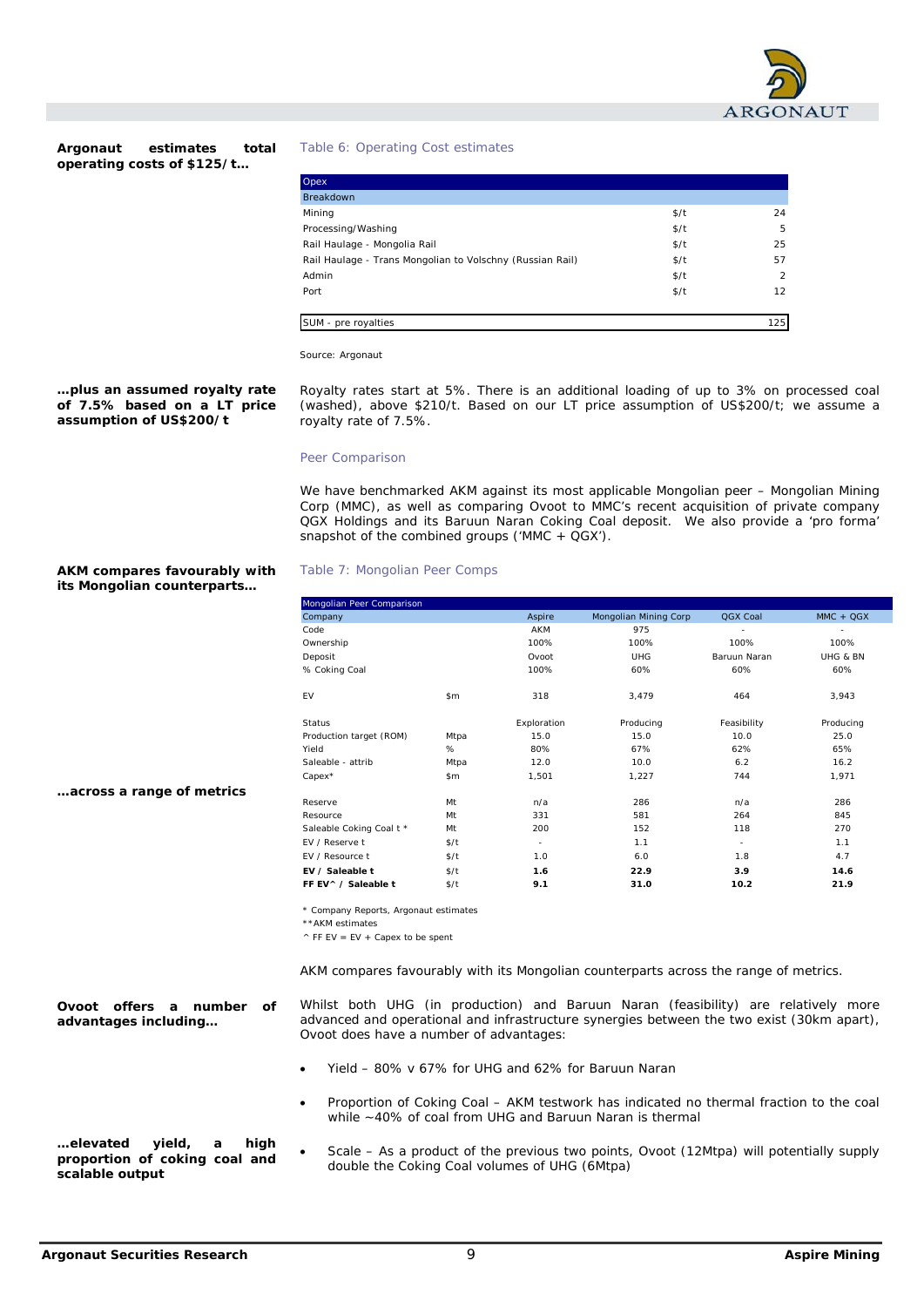

**AKM is inexpensive on an EV/Saleable t basis…** 

On an EV/Saleable t basis, which takes into account mining parameters (e.g. At Ovoot, ~75% of the Resource is contained above 250m vertical depth, coal is shallow dipping), AKM is trading on less than half of the implied value (1.6x) of Baruun Naran (3.9x). Even after accounting for forecast capital expenditure (FF EV), AKM is still comparatively cheaper.

It is worth noting, that MMC are paying a minimum \$464m (up to max of \$950m, based on Reserve adjustments) for QGX. If we were to use the higher end of the valuation range it would only inflate the multiples further.

The other feature to consider is coal quality. Table 8 (below) compares Ovoot (based on results the washing results from the 2010 drilling program) against typical 'specs' from UHG and Baruun Naran.

# Table 8: Coal Quality Comparison

| Coal quality      |        |         |            |                          |
|-------------------|--------|---------|------------|--------------------------|
| Measure           | Unit   | Ovoot   | <b>UHG</b> | Baruun Naran             |
| Ash               | %      | 8.0     | < 10       | 11                       |
| CSN (Swell Index) | $\sim$ | $8 - 9$ | 8          | 7.5                      |
| Inherent Moisture | %      | 0.6     | $\sim$     | ۰                        |
| Volatile Matter   | %      | 26.7    | 22.0       | 31.0                     |
| Rank              | Ro max | 1.2     | ٠          | $\overline{\phantom{a}}$ |
| Sulphur           | %      | 1.0     | 0.6        | 0.6                      |

Source: Argonaut, Company Reports

#### Australian Coal Transaction Multiples

### **…and is priced favourably compared to selected Australian coal transactions**

We have also looked at previous Australian coal transaction transaction metrics to provide a futher valuation 'yardstick'. Bulk commodities (iron ore, coal etc) are strategic in nature and therefore, we are of the view that the price corporates/end users are willing to pay is more reflective of underlying value.

## Table 9: Australian coal transaction comps

|                         | <b>Selected Controlled Transaction Multiples</b> |                              |       |                 |                  |                     |
|-------------------------|--------------------------------------------------|------------------------------|-------|-----------------|------------------|---------------------|
| Date                    | <b>Target</b>                                    | Acquirer                     | % Acq | Stage           | <b>Coal Type</b> | <b>EV/Resoure t</b> |
| Aug-11                  | Macarthur Coal                                   | Peabody Energy               | 100   | Producing       | SS LV PCI T      | 1.85                |
| Feb-11                  | Northern Energy                                  | New Hope                     | 100   | Development     | HC TC            | 0.46                |
| Dec-10                  | Griffin Coal                                     | Lanco                        | 100   | Producing       | TC               | 0.68                |
| Dec-10                  | Riversdale                                       | <b>RIO</b>                   | 100   | Development     | HC TC            | 0.32                |
| <b>Nov-10</b>           | Caledon Resources                                | Guangdong Rising Assets Mgmt | 100   | Producing       | CC TC            | 0.58                |
| Aug-10                  |                                                  | Aston Resources IPO          | n/a   | Development     | SS LV PCI T      | 2.21                |
| Aug-10                  | <b>MDL 162</b>                                   | Macarthur Coal               | 90    | Pre-Development | C T PCI          | 1.68                |
| Jul-10                  | Centennial Coal                                  | Banpu                        | 100   | Producing       | TC.              | 1.14                |
| Apr-10                  | Macarthur Coal                                   | Peabody Energy               | 100   | Producing       | SS LV PCI T      | 2.35                |
| Apr-10                  | Macarthur Coal                                   | New Hope                     | 100   | Producing       | SS LV PCI T      | 2.28                |
| Apr-10                  | Gloucester Coal                                  | Noble                        | 100   | Producing       | PCI TC           | 4.90                |
| $Jan-10$                | Gloucester Coal                                  | Macarthur Coal               | 100   | Producing       | PCI TC           | 3.20                |
| Nov-09                  | Maules Creek Project                             | <b>Aston Resources</b>       | 100   | Pre-Development | <b>SSCC TC</b>   | 1.21                |
| Aug-09                  | <b>Felix Resources</b>                           | Yanzhou                      | 100   | Producing       | PCI SS TC        | 2.53                |
| Nov-08                  | Peabody's Baralaba Project                       | Cockatoo Coal                | 100   | Pre-Development | PCI TC           | 5.37                |
| Aug-08                  | Linc Energy Teresa Licences                      | Xinwen Mining                | 100   | Exploration     | PCI TC           | 3.00                |
| Jul-08                  | NHC's New Saraji Project                         | <b>BMA</b>                   | 100   | Pre-Development | CC               | 3.55                |
| May-08                  | Macarthur                                        | Arcelor Mittal               | 19.9  | Producing       | SS LV PCI T      | 3.80                |
| $Dec-07$                | Custom Mining                                    | Macarthur Coal               | 100   | Development     | CC PCI           | 3.93                |
| Dec-07                  | Foxleigh                                         | Anglo                        | 70    | Producing       | PCI              | 3.55                |
| $Dec-07$                | Resource Pacific                                 | Xstrata                      | 100   | Producing       | <b>TC</b>        | 4.48                |
| Oct-07                  | Austral Coal                                     | Xstrata                      | 100   | Producing       | HC               | 2.41                |
| $Jul-07$                |                                                  | Pike River IPO               | n/a   | Development     | HC.              | 3.57                |
| Average                 |                                                  |                              |       |                 |                  | 2.57                |
| Average (ex High - Low) |                                                  |                              |       |                 |                  | 2.54                |
| Median                  |                                                  |                              |       |                 |                  | 2.41                |

Source: Argonaut, Bloomberg, IRESS, RIV, NHC-NEC Independent Expert Report

The typical EV/Resource t multiple for selected Australian coal transactions over recent years (at project and corporate level) has been in the range of \$2.00 - \$3.00/t. The average is \$2.57/t. AKM is trading on an EV/Resource multiple of 1.0x currently.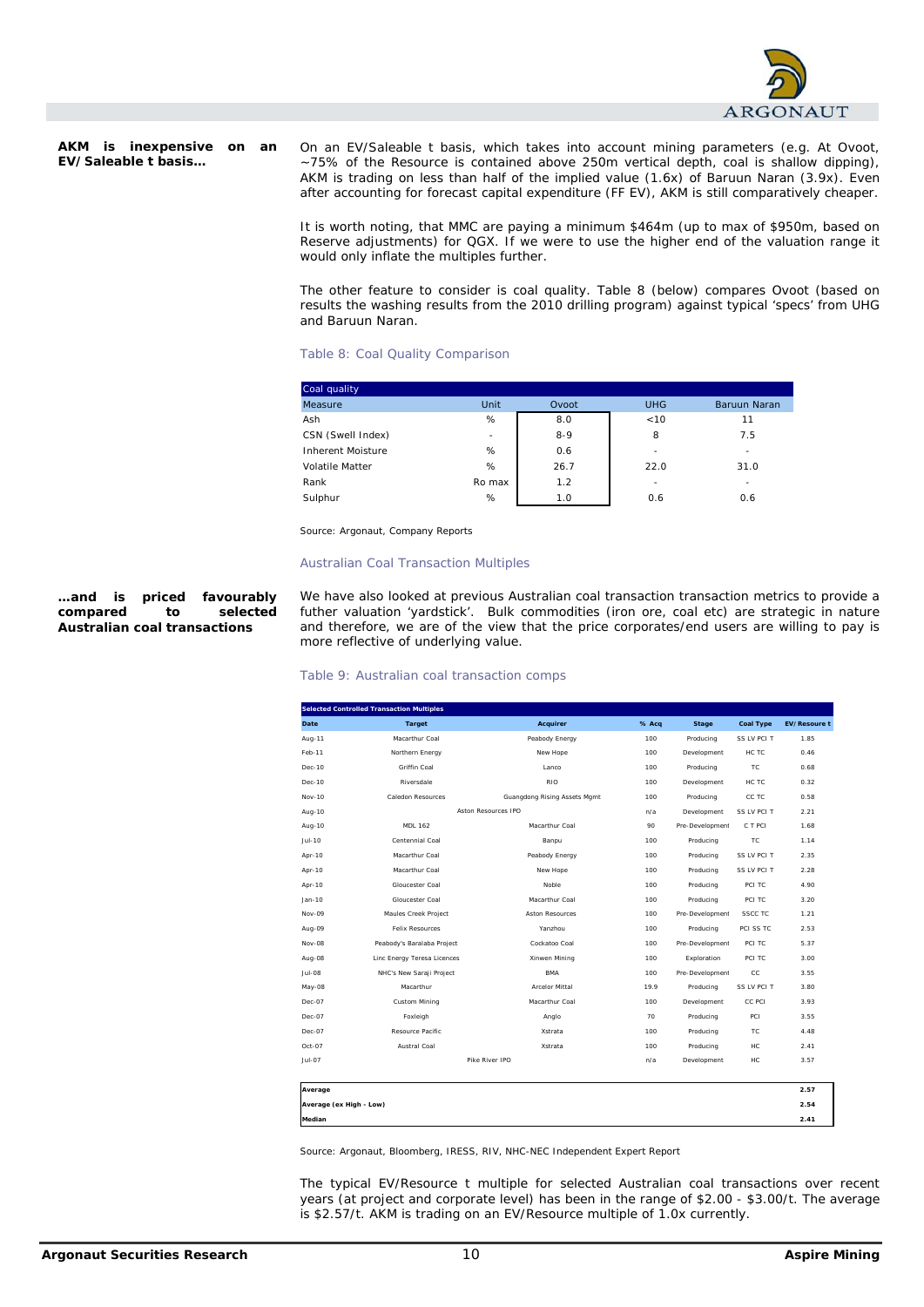

# **Appendix A: Site Visit**

### Getting there

**Argonaut visited AKM's Ovoot project…** 

Argonaut visited Aspire Mining's (AKM) Ovoot Coking Coal Project (100%) and Jilchigbulag coal projects in July 2011.

Ovoot comprises 509km<sup>2</sup> tenure, located in Khuvsgul Province in North-West Mongolia. Access to site is currently a 4-5 hour drive along ~160km unsealed gravel road from the town of Moron (which is a ~90 minute flight from the capital, Ulaanbataar).

**…located in Khuvsgul Province in North-West Mongolia** 









Source: Argonaut

Current 331Mt Resource

**Ovoot has a Maiden JORC Resource of ~331Mt…** 

**…with ~80% in the Measured and Indicated categories** 

AKM acquired the project in February 2010 (consideration of \$8.6m plus options). By October 2010, >8,300m of drilling defined a maiden JORC Resource of ~331Mt (confirmed by independent consultant CSA Global).

Approximately 80% of the Resource is in the Measured and Indicated Category, with ~75% of the Resource contained above 250m vertical depth with 93% located in two seams.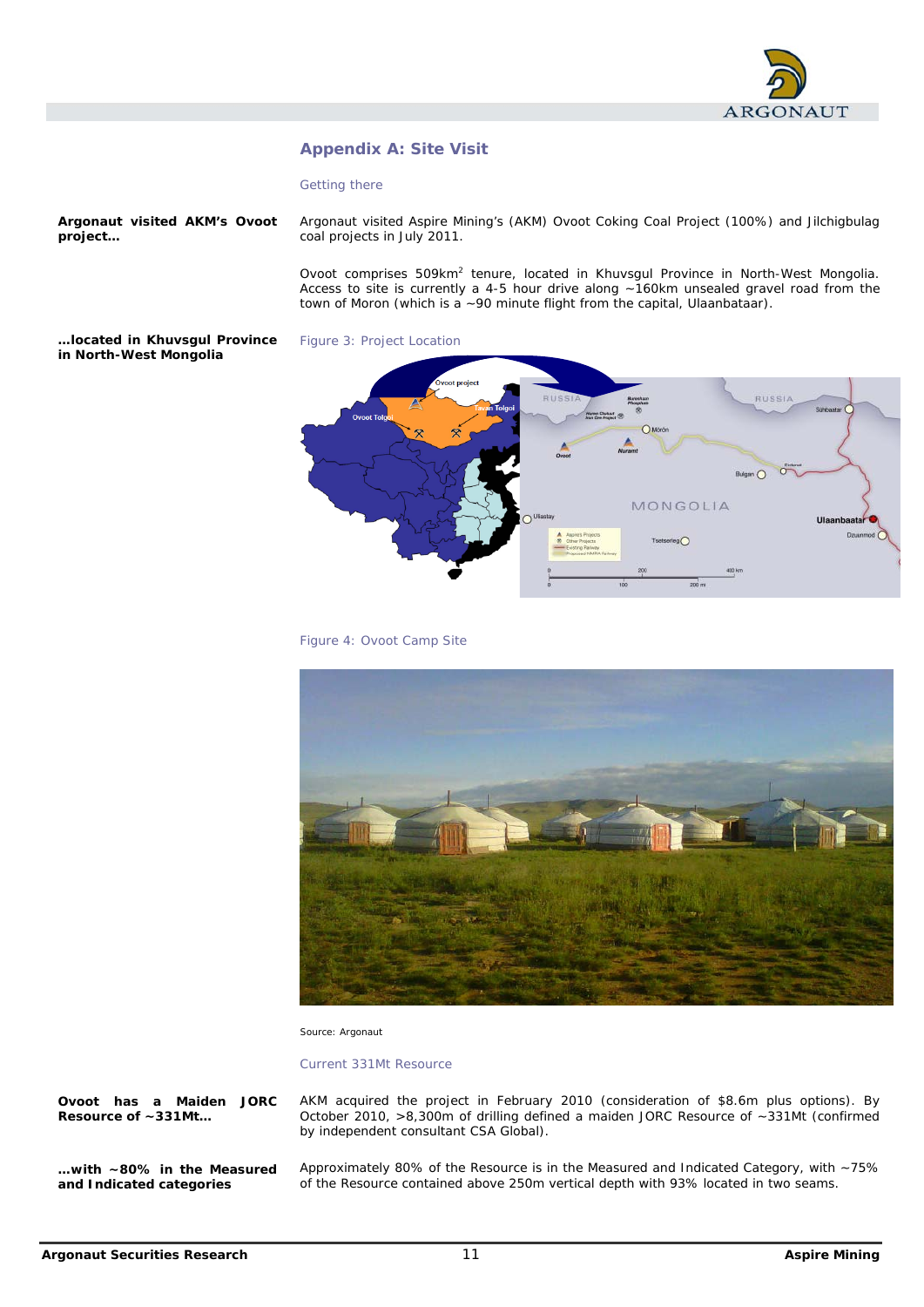

## Table 10: Ovoot – Maiden JORC Resource, October 2010

| <b>JORC Resource</b> |            |            |       |
|----------------------|------------|------------|-------|
| Catergory            | Above 250m | Below 250m | Mt    |
| Measured             | 70.4       | 22.9       | 93.3  |
| Indicated            | 135        | 47.4       | 182.4 |
| Inferred             | 41.9       | 13.1       | 55.0  |
| <b>TOTAL</b>         | 247.3      | 83.4       | 330.7 |

Source: Argonaut

**Coal mineralisation typically sits below 40-50m of allivium/sand/clay cover** 

Ovoot lies on the western edge of a larger Lower Jurassic aged sedimentary basin. Coal mineralisation typically sits below 40-50m of allivium/sand/clay cover, hosted within a syncline structure dipping ~6º to the East.

The mineralised envelope is 4.5km x 2.8km, with a central 'thick' part of the orebody  $\sim$  1km x 4km. Seam thickness average ~13m, and exceed 45m in some parts (Upper Seam).

#### Figure 5: Core



Source: Argonaut

#### Coal Quality

**Raw coal quality data indicates that Ovoot is high fluidity, midhigh volatile coking coal** 

Raw coal quality data has confirmed the consistency of the coal across the deposit and indicates that Ovoot is high fluidity, mid-high volatile coking coal.

Washing yield analysis on ~350 samples has reconfirmed the theoretical yield of 80% to produce a 8% ash product and a CSN of 8 - 9. The low ash results suggest not all of the raw coal will require washing to produce a quality, blended product.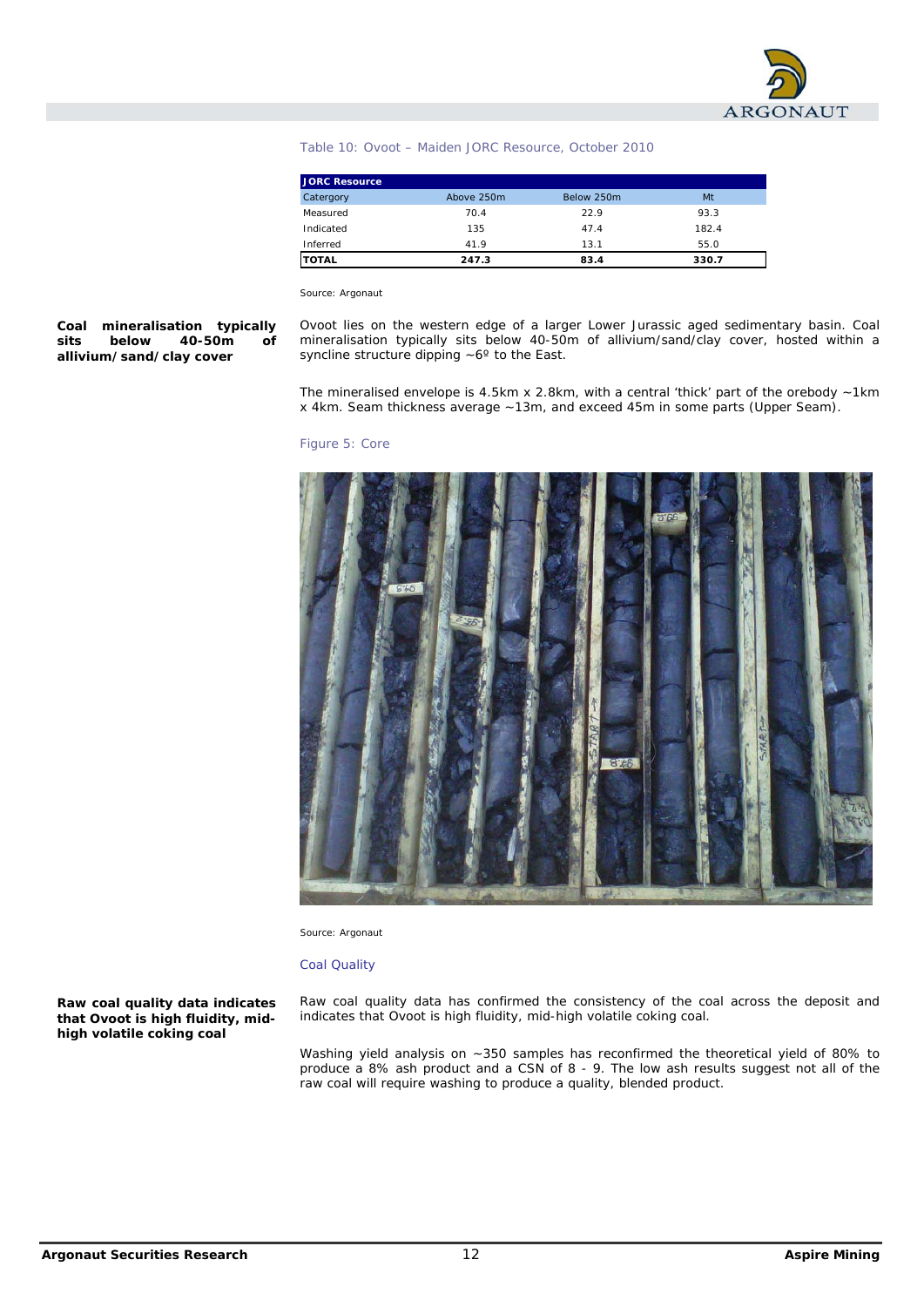

# Local infrastructure

Power

| Power currently sourced from<br>Russia                    | Power is currently sourced from Russia (a 110kva power line runs adjacent to camp<br>$\bullet$<br>and workshop area)                                                           |
|-----------------------------------------------------------|--------------------------------------------------------------------------------------------------------------------------------------------------------------------------------|
| Local 60MW coal fired power<br>station under construction | A 60MW coal fired power station is under construction, ~70km from Ovoot. AKM has<br>$\bullet$<br>entered into a non-binding MoU with the owners to supply coal to the facility |
|                                                           | For Stage 2, we have assumed AKM would look to build its own coal-fired power station<br>$\bullet$                                                                             |
|                                                           | Water                                                                                                                                                                          |
| Aquaterra developing a water                              | A challenge in Mongolia generally<br>٠                                                                                                                                         |
| acquisition strategy                                      | AKM has appointed Aquaterra to develop a water acquisition strategy for Ovoot. Water<br>$\bullet$<br>monitoring bores have established and flow rates are being meaured        |
|                                                           | Plans are in place to establish a permanent water bore to support the camp and<br>٠<br>exploration activities                                                                  |
|                                                           | Road                                                                                                                                                                           |
| road construction<br>Sealed<br>upgrades underway          | A sealed road is under contruction linking Erdenet to Moron (390km), to be completed<br>٠<br>in 2013.                                                                          |
|                                                           | AKM will need to upgrade the existing unsealed road from Moron to Ovoot for the Stage<br>$\bullet$<br>1 development, which forms the majority of the proposed ~\$55m capex     |
|                                                           |                                                                                                                                                                                |